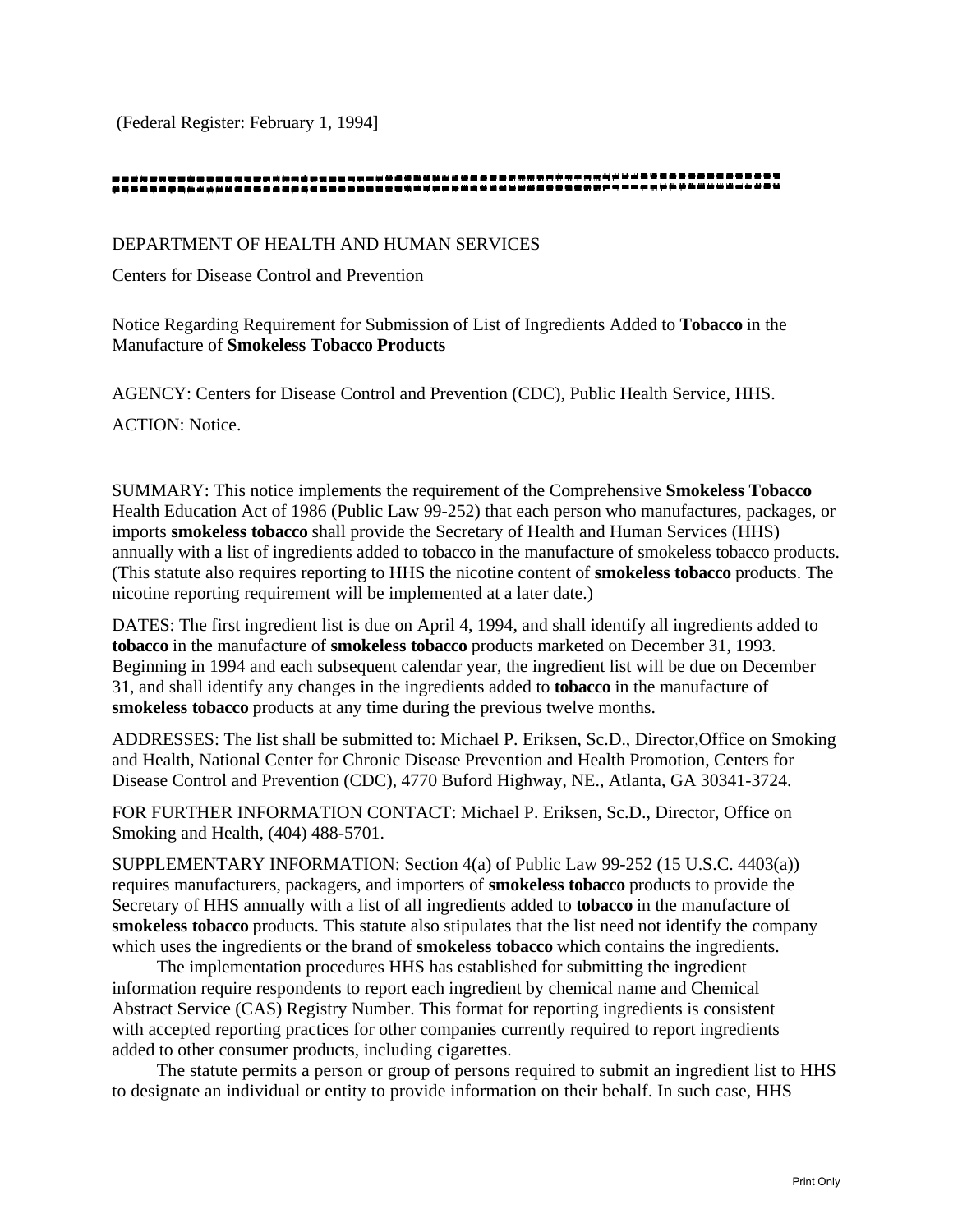procedures require the designated individual or entity to identify for HHS the person or group of persons on whose behalf the ingredient list is being submitted.

HHS has established strict procedures for assuring the confidentiality of the information submitted in accordance with section 4 (b) (2) (C) of Public Law 99-252 (15 U.S.C. 4403 (b) (2) (c)). The information will be treated as trade secret or confidential information subject to 5 U.S.C. 552 (b) (4). Access to the information will be limited to those authorized by the Secretary in carrying out their official duties and to duly-authorized committees or subcommittees of the Congress that submit a written request for the information.

#### Information Collection Provisions:

This Notice contains information collections which have been approved by the Office of Management and Budget under the Paperwork Reduction Act of 1980 and assigned the control number 0920-0338. The title, description, and respondent description of the information collection are shown below with an estimate of the annual reporting and record keeping burden. Included in the estimate is the time for reviewing instructions, searching existing data sources, gathering and maintaining the data needed, and completing and reviewing the collection of information.

Title: Ingredients Added to **Tobacco** in the Manufacture of **Smokeless Tobacco** Products.

Description: The Comprehensive **Smokeless Tobacco** Health Education Act of 1986 requires HHS to collect this information. HHS is authorized to conduct research on the potential health effects of the ingredients, and to report to the Congress as appropriate.

Description of Respondents: Businesses or Other For-Profit Organizations.

Estimated Annual Reporting and Recordkeeping Burden: The Office on Smoking and Health (OSH) contacted five **smokeless tobacco** manufacturers, through the law firm of Patton, Boggs and Blow, which will submit ingredient information in order to estimate the annualized cost for reporting ingredient information to the Department of Health and Human Services. The estimated average cost to industry for this three year period is \$4,314. This is based on an annualized estimated cost of \$1,438 per company with an annual estimated cost range of \$250 to \$3500 per company per year. The estimated cost to the government for this collection and storage over a three year period is \$18,000.00. This cost is based on an annualized estimated cost of \$6,000.00 for collection and storage.

There are 11 manufacturers, packagers, and importers of **smokeless tobacco** products in the U.S. In November 1992, OSH contacted five companies, through the law firm of Patton, Boggs and Blow, which will submit ingredient information to the Department of Health and Human Services, regarding the estimated response burden to the industry. Patton, Boggs and Blow reported that the annual response burden for each company it represents ranges from 4 to 30 manhours, with an average burden of 15 hours per company.

Dated: January 25, 1994. Walter R. Dowdle, Deputy Director, Centers for Disease Control and Prevention (CDC).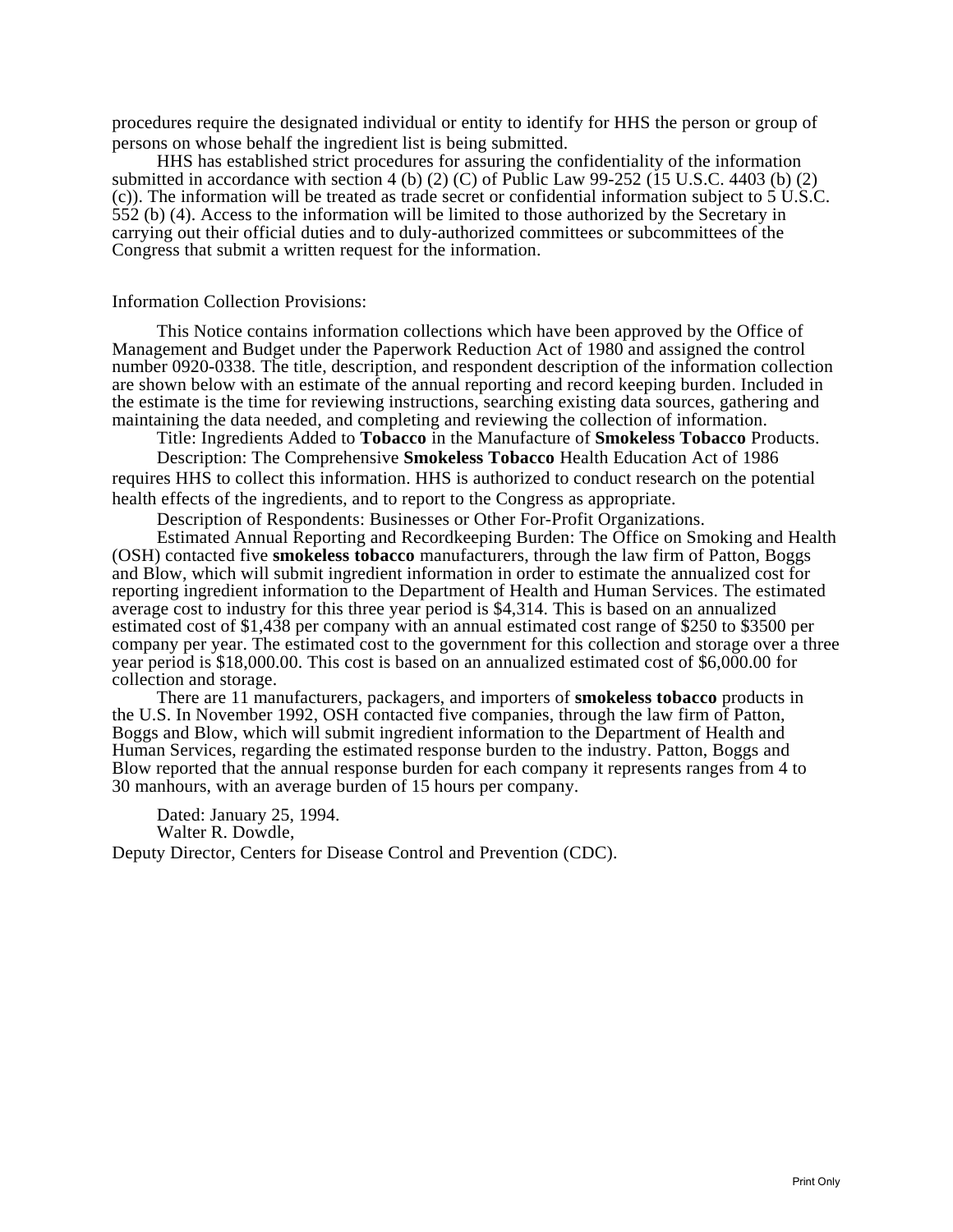Guidelines for Maintaining and Releasing Privileged Information Obtained in Accordance With Sec. 4 (b) (2) (a) of Public Law 99-252 (15 U.S.C. 4403)

## 1. Purpose

These Guidelines establish minimum requirements to maintain, protect and release documents that contain privileged information regarding ingredients in **smokeless tobacco** products. The Guidelines establish individual responsibility for the accountability and protection of privileged information on ingredients added to **tobacco** in the manufacture of **smokeless tobacco** products and the quantity of nicotine in each such product. The Comprehensive **Smokeless Tobacco** Education Act of 1986 (Pub. L. 99-252 (15 U.S.C. 4403) ) requires manufacturers, packagers, and importers of **smokeless tobacco** products to submit such information annually to the Secretary of Health and Human Services.

# 2. Policy

Employees of the Department of Health and Human Services shall take such action as may be necessary to assure implementation of statutory requirements to safeguard privileged information. In accordance with Public Law 99-252 (15 U.S.C. 4403 (b) (2) ), HHS shall treat the lists of ingredients added to **tobacco** in the manufacture of **smokeless tobacco** products as trade secret or confidential information. HHS shall not reveal the information except as authorized by the statute. Privileged information shall be released to Congress only as provided in section 4 (b) of Public Law 99-252 (15 U.S.C. 4403 (b) ) and to employees of the Department authorized to review the information in carrying out their official duties under Public Law 99-252 (15 U.S.C. 4403 (b) (2) ). All other requests for the privileged information shall be denied.

If HHS receives a request for the privileged information under the Freedom of Information Act, the Freedom of Information Officer shall deny the request in accordance with the provisions of 5 U.S.C. 552 (b) (3) and 552 (b) (4), section 4 (b) (2) (A) of Public Law 99-252 (15 U.S.C. 4403 (b) (2) ), which require the protection of confidential or trade secret information.

## 3. Statutory Requirements

Statutory requirements for safeguarding the subject privileged information are as follows: a. Sections 4 (b) (2) of Public Law 99-252 (15 U.S.C. 4403 (b) (2) ) (Comprehensive **Smokeless Tobacco** Health Education Act of 1986) 5 U.S.C. 552 (b) (4) (Freedom of Information Act).

# 4. Definitions

a. Document Control Officer. This Officer is the Departmental official designated in writing as having responsibility for the Department's control of privileged information pertaining to the **smokeless tobacco** product ingredients. The Document Control Officer shall be the Director, office on Smoking and Health, National Center for Chronic Disease Prevention and Health Promotion, Centers for Disease Control and Prevention (CDC).

b. Privileged Information. As used in this Guideline, privileged information refers to (i) any information provided to HHS in accordance with section 4 (a) (1) of Public Law 99-252 (15 U.S.C. 4403 (a) (1) ), and

(ii) any other materials derived from the information provided.

c. Secure Files Area. A room or rooms that are locked during non duty hours.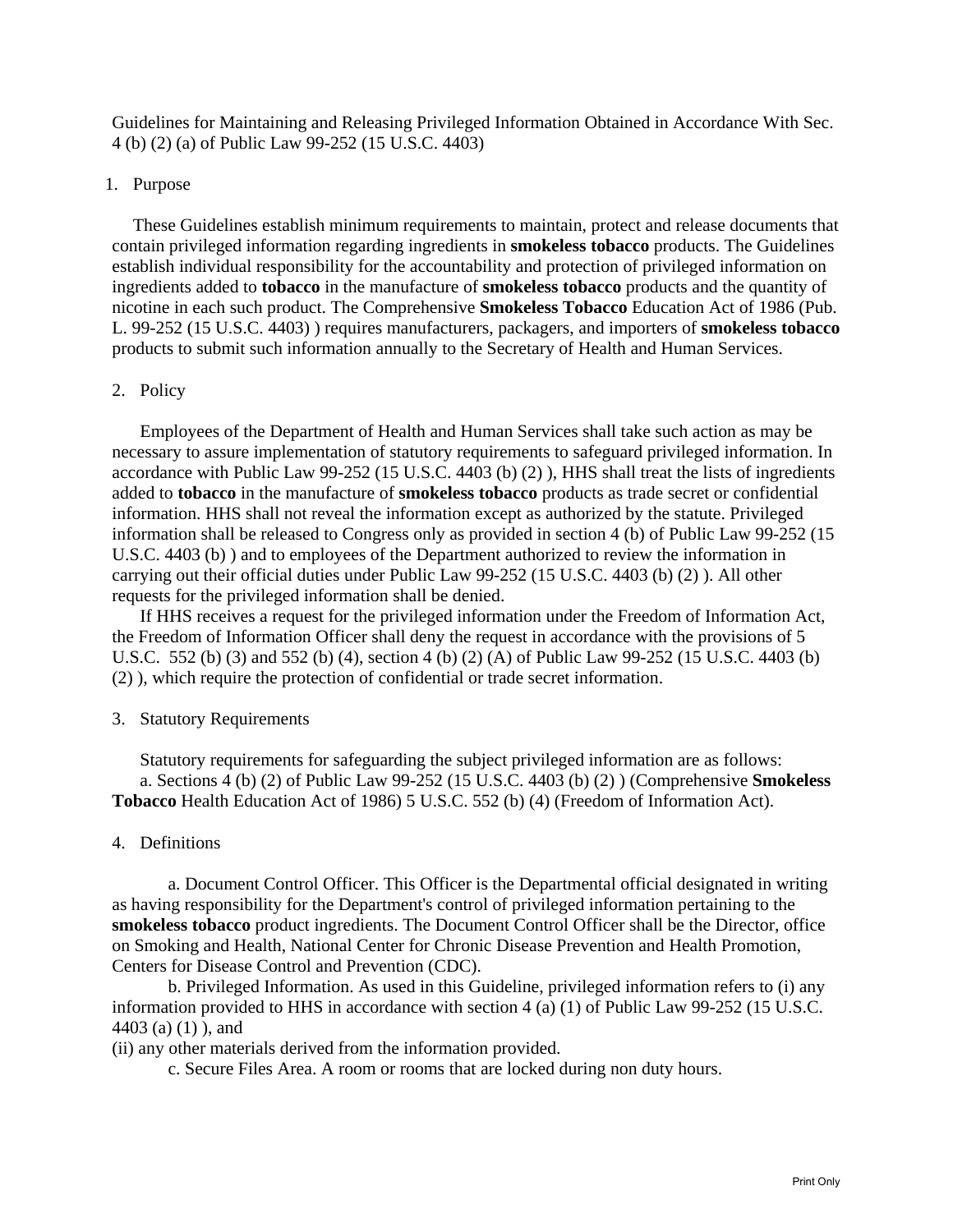d. Secure Files Containers. Any equipment that is locked when unattended and that cannot be hand carried (e.g., Power Files and Lektrievers, filing cabinets and shelf units, credenzas, desk, pedestals, etc.,).

#### 5. Responsibilities

The Document Control officer shall:

(1) Provide written guidance to HHS organizational components regarding the action necessary to assure compliance with the provisions of these Guidelines.

(2) Maintain and verify the operation of an effective document control system.

(3) Assure adherence to the requirements these Guidelines establish.

(4) Investigate reports of overdue documents.

## 6. Persons Authorized to Have Access to Privileged Information

The following may be granted access to privileged information under the conditions specified:

a. Department Employees. Upon written authorization from the Document Control Officer, regular or special employees of the Department are permitted access to privileged information needed to perform their official duties. Any employee permitted such access shall, prior to receiving privileged information, read and execute a Commitment to Protect Confidential Information form.

b. In accordance with section 4(b) (2) (B) of Public Law 99-252 (15 U.S.C. 4403 (b) (2) (B) ), the Department shall provide privileged information submitted under that Act to a duly-authorized committee or subcommittee of Congress upon its written request. When documents are so released, the Department, at the same time, shall provide written notice of the release to the person who provided the privileged information.

Users of files containing privileged information are responsible for complying with these HHS Guidelines and other accountability procedures that the Document Control Officer establishes to protect the files.

#### 7. Document Accountability

The Document Control Officer shall authorize, in writing, the release of the privileged information. Persons accessing the privileged information shall execute a Commitment to Protect Confidential Information form and provide personal identification to verify their identity.

a. Charge-Outs. When privileged information documents are charged out, the recipient shall sign a Commitment to Protect Confidential Information form. This form, which includes identifying information and anticipated date of return, also shall serve as a document receipt form. The person who certifies to accept and protect the privileged information is responsible for the file documents received. Receipts shall be kept current so that documents can be located readily.

b. Control, Follow-up, and Verification of Locations. The Document Control Officer shall require the return of each document by the return date stipulated on the receipt. If use of the document is necessary for an additional period, the Document Control Officer may authorize an extension and shall document the files accordingly. When the privileged information documents are returned, the actual date of return shall be recorded on the receipt form.

c. Report of Lost Documents. Individuals who have received privileged information documents shall notify the Document Control officer in writing when privileged information files cannot be located. The notification shall include: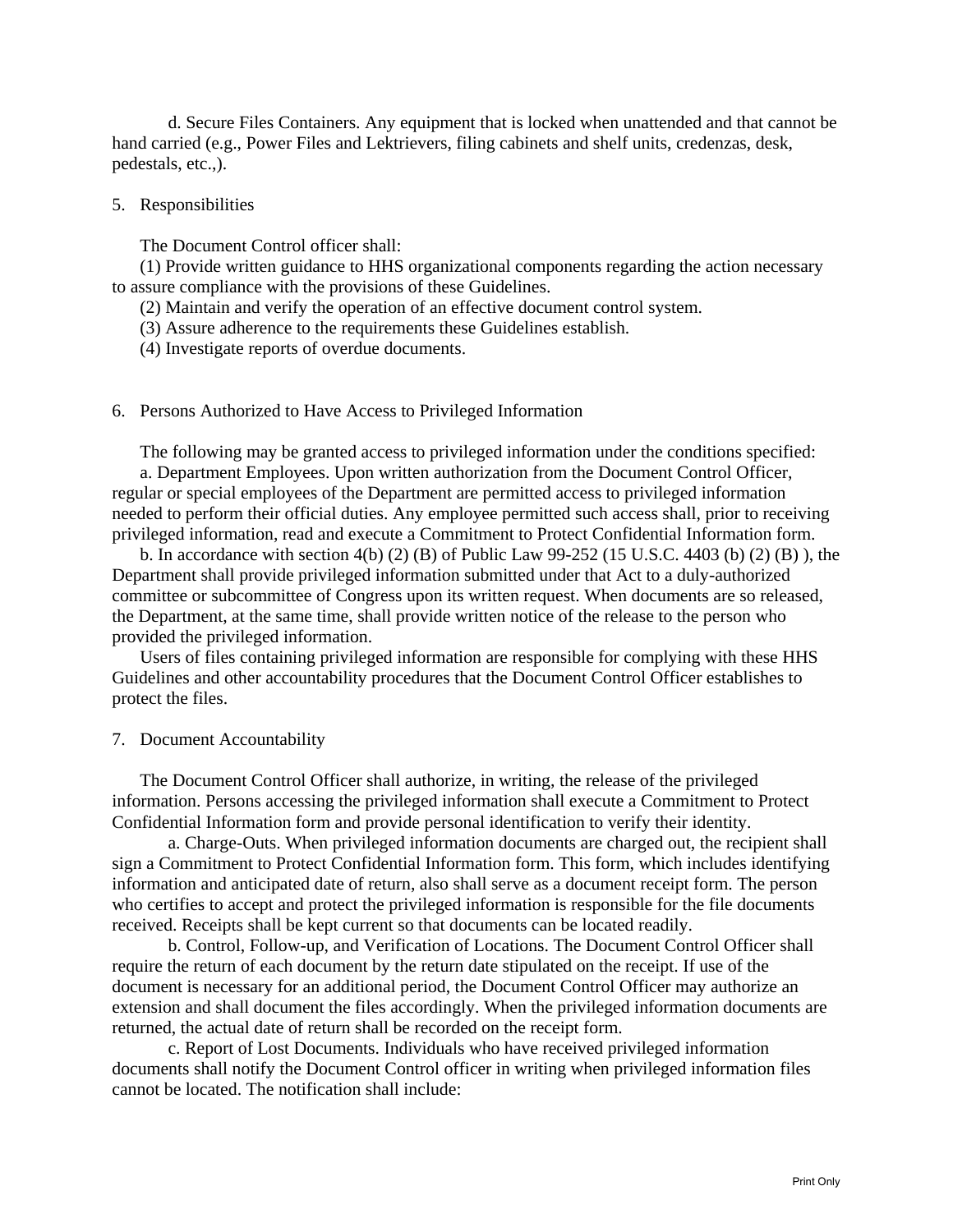(1) The name and organizational location of the individual authorized to possess the documents at the time of loss;

- (2) The identification and description of each missing file;
- (3) A summary of the efforts made to locate the missing file.

#### 8. Document Protection

Document protection shall include the following:

a. During Non-Working Hours. All privileged information must be locked in an approved secure files area or in an approved secure files container during non-working hours.

b. During Working Hours. When not in actual use by an authorized employee, privileged information shall be protected by using the protective measures required for non-working hours.

9. Transfer of Privileged Information

Method of Transmission. The preferred method is person-to-person transmission. When this is not practical, the privileged information is to be sent through the U.S. Registered Mail system, unless a written exception has been obtained on an individual basis from the Document Control Officer.

## 10. Document Reproduction

Privileged information documents will be reproduced only as required for the performance of official business, and only by those persons so authorized by the Document Control Officer.

#### 11. Document Disposition

The documents provided to the Department in accordance with Section 4 (a) (1) of the Comprehensive **Smokeless Tobacco** Health Education Act of 1986 (15 U.S.C. 4403 (a)(1)) shall be maintained in accordance with the Records Control Schedule of the Centers for Disease Control and Prevention (CDC).

#### 12. Violation

Misuse or loss of privileged information constitutes a violation of statutory provisions and HHS rules for controlling and protecting such information. Employees failing to comply with the provisions of these Guidelines or other established document control procedures are subject to action commensurate with the seriousness of the violation.

Attachment A--Commitment to Protect Confidential Information on the Ingredients Added to **Tobacco** in the Manufacture of **Smokeless Tobacco** Products

Whereas access to confidential information in the files of the Public Health Service is required in the performance of official duties, I\_\_\_\_\_\_\_\_\_\_\_\_\_\_\_ on this\_\_\_\_\_\_ day of 19\_, hereby agree that I shall not further release, publish, copy, or disclose such information, and that I shall protect such information in accordance with the provisions of 5 U.S.C. 552 (b) (4), and the Public Health Service guide for the Control of Confidential Information on the Ingredients Added to **Tobacco** in the Manufacture of **Smokeless Tobacco** Products.